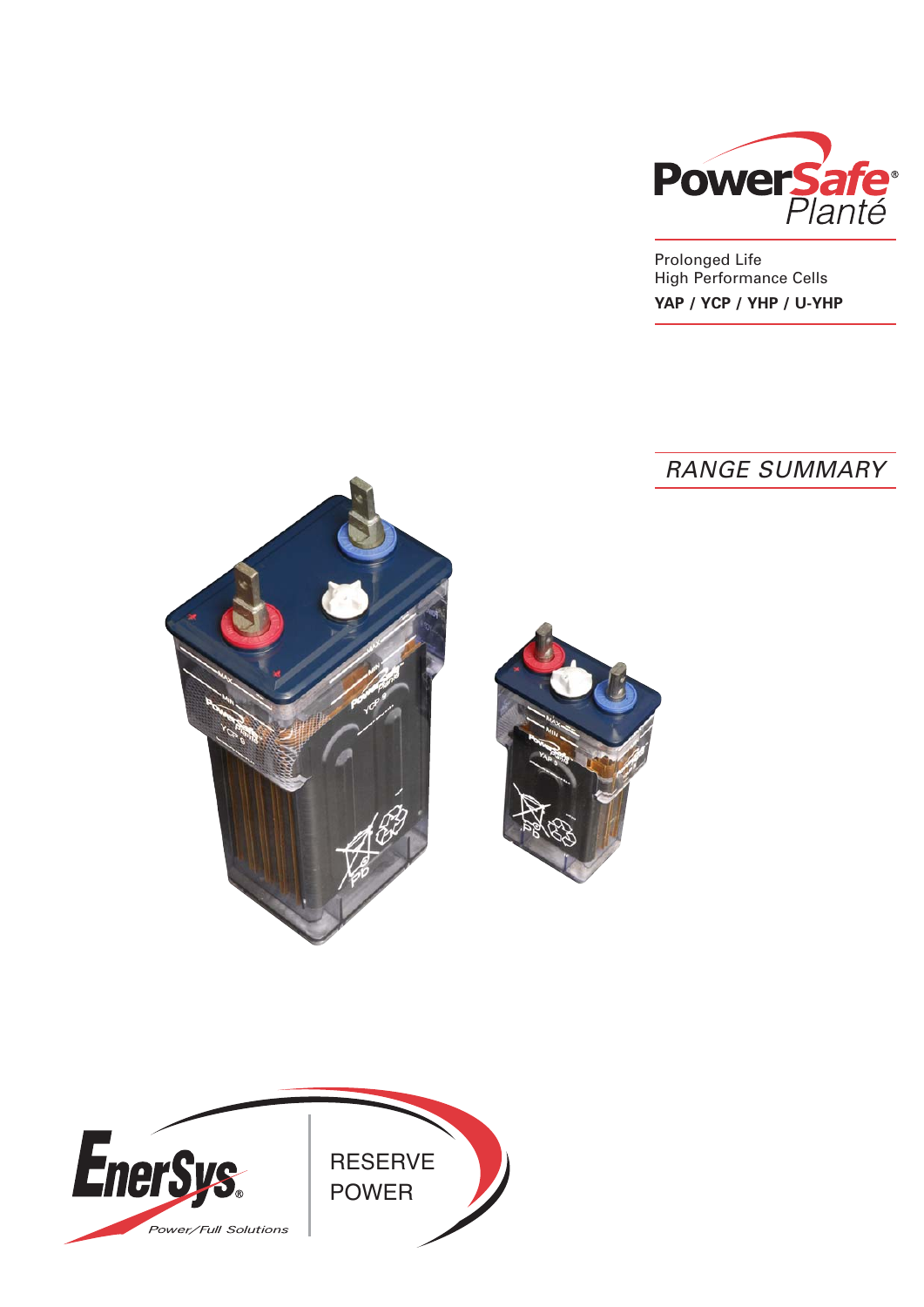# **Introduction to . . . YAP / YCP / YHP / U-YHP**



**The EnerSys® range of PowerSafe® Planté YAP, YCP, YHP and U-YHP cells has been designed for standby power applications wherever high performance and long life are absolute requirements.** 

Using the traditional Planté positive plate design, refined by more than 100 years of EnerSys' battery manufacturing experience, Planté's specifications make it the ideal choice for a wide range of applications such as telecommunications, power generation and distribution, UPS, emergency lighting and security systems.

The Planté cell is unique in that it delivers 100% of its rated capacity throughout its entire life, a claim unmatched by any other lead acid battery technology. This eliminates the need to oversize the battery to allow for reduced performance towards the end of service life.

The capacity range covered by EnerSys high performance PowerSafe Planté products is 16 to 2400 ampere-hours (10h to 1.80Vpc at 20°C). YAP types cover 16 to 80Ah; YCP types 107 to 455Ah; YHP types 535 to 2139Ah and U-YHP types 600 to 2400Ah.

#### **Construction**



- Vent plugs designed to allow free exit of gasses, yet eliminate acid spray. Explosion minimising vent plugs are available as an option
- Cell pillars lead alloy (YAP) with copper insert (YCP / YHP / U-YHP) designed to give minimum resistance and maximum current flow
- Cell containers moulded from durable, transparent styrene acrylonitrile (SAN) to allow electrolyte level and cell condition to be monitored visually
- Cell lids moulded from durable, opaque SAN sealed to container to ensure no electrolyte leakage
- Negative plates pasted grids provide perfect balance with the positive plates to give maximum performance and service life
- Positive plates unique, pure lead construction ensures 100% capacity throughout long service life
- Separators made from natural ribbed microporous rubber for minimum resistance
- Bar guards safeguard against short circuits
- End buffers provide additional lateral support at each end of the element, ensuring a compact assembly to prevent plate movement during transit

#### **Features Benefits**

- High performance cells
- First choice for long life and reliability
- Excellent performance at both high and low rates of discharge
- Low internal resistance
- Retain 100% capacity throughout life
- Proven service life in excess of 20 years on float or trickle charge
- Low maintenance (periods between water addition up to 3 years) due to large electrolyte reserve

#### **Standards**

- Compliant with IEC 60896-11 and BS6290 Part 2
- Manufactured to ISO™ 9001:2008 and ISO 14001:2004 standards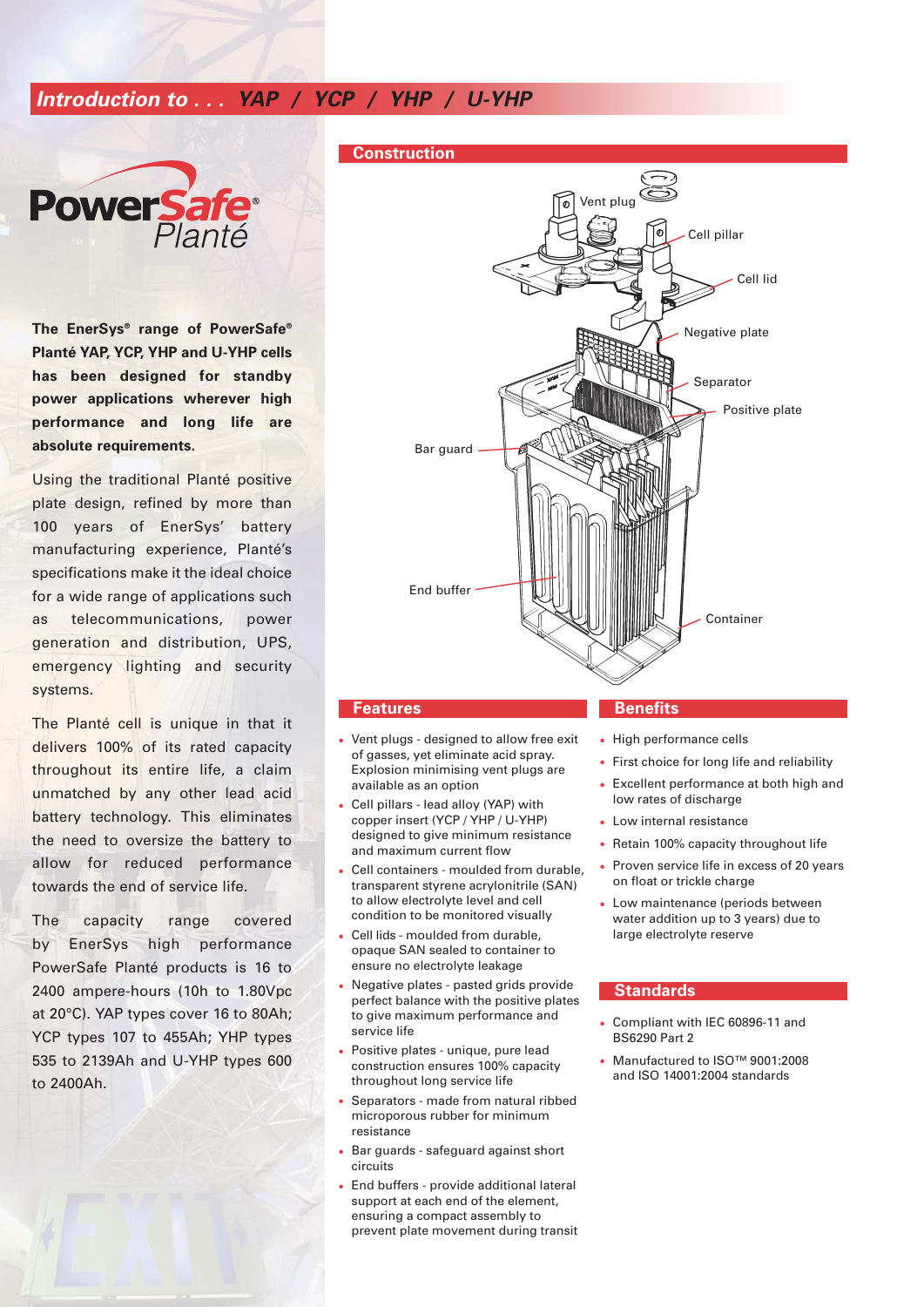

#### YAP 5 12.5 15 16 76 133 220 260 3.0 2.0 1.0 1 5195 YAP 9 25 30 32 114 133 220 260 5.5 4.0 1.6 1 2597 YAP 13 37.5 45 48 190 133 220 260 9.0 5.5 2.8 1 1732 YAP 17 50 60 64 190 133 220 260 10.5 7.5 2.7 1 1299 YAP 21 62.5 75 80 228 133 220 260 11.0 9.0 3.2 1 1039 YCP 9 83 100 107 134 203 354 423 17.5 12.0 4.6 1 923 YCP 11 103.5 125 134 172 203 354 423 21.0 14.0 5.8 1 754 YCP 13 124 150 160 172 203 354 423 23.5 17.0 5.4 1 640 YCP 17 165.5 200 214 210 203 354 423 28.0 21.5 5.4 1 500 YCP 21 207 250 267 248 203 354 423 36.0 27.0 10.8 1 417 YCP 25 248 300 321 286 203 354 423 42.5 31.5 9.2 1 364 YCP 27 269 325 348 362 203 354 423 46.5 34.5 9.9 1 344 YCP 29 290 350 374 362 203 354 423 48.0 36.0 14.5 1 327 YCP 33 331 400 428 362 203 354 423 53.5 41.5 10.0 1 300 YCP 35 352 425 455 362 203 354 423 58.0 43.0 12.5 1 290 YHP 11 422 500 535 230 368 596 682 88.0 57.0 25.7 1 351 YHP 13 506 600 642 230 368 596 682 98.0 67.0 25.7 1 293 YHP 15 591 700 749 306 368 596 682 109.0 79.5 24.5 2 251 YHP 17 675 800 856 306 368 596 682 137.0 93.5 36.0 2 220 YHP 19 760 900 962 306 368 596 682 148.0 103.5 37.0 2 195 YHP 21 844 1000 1069 357 368 596 682 162.5 113.5 41.6 2 176 YHP 23 928 1100 1176 357 368 596 682 171.5 123.9 39.5 2 160 YHP 25 1013 1200 1283 433 368 596 682 184.5 135.5 41.0 2 146 YHP 27 1097 1300 1390 433 368 596 682 209.0 146.5 51.8 2 135 YHP 29 1182 1400 1497 433 368 596 682 218.0 157.0 50.6 2 126 YHP 31 1266 1500 1604 509 368 596 682 227.0 167.0 49.8 3 117 YHP 33 1351 1600 1711 509 368 596 682 256.0 183.0 60.5 3 110 YHP 35 1435 1700 1818 509 368 596 682 265.0 193.0 59.8 3 104 YHP 37 1519 1800 1925 585 368 596 682 274.0 204.0 58.1 3 98 YHP 39 1604 1900 2032 585 368 596 682 301.0 217.0 69.7 3 93 YHP 41 1689 2000 2139 585 368 596 682 310.0 227.0 68.8 3 88 U-YHP 600 435 - 600 230 368 596 682 88.0 57.0 25.7 1 351 U-YHP 720 522 - 720 230 368 596 682 98.0 67.0 25.7 1 293 U-YHP 840 609 - 840 306 368 596 682 109.0 79.5 24.5 2 251 U-YHP 960 696 - 960 306 368 596 682 137.0 93.5 36.0 2 220 U-YHP 1080 783 - 1080 306 368 596 682 148.0 103.5 37.0 2 195 U-YHP 1200 870 - 1200 357 368 596 682 162.5 113.5 41.6 2 176 U-YHP 1320 957 - 1320 357 368 596 682 171.5 123.9 39.5 2 160 U-YHP 1440 1044 - 1440 433 368 596 682 184.5 135.5 41.0 2 146 U-YHP 1560 1131 - 1560 433 368 596 682 209.0 146.5 51.8 2 135 U-YHP 1680 1218 - 1680 433 368 596 682 218.0 157.0 50.6 2 126 U-YHP 1800 1305 - 1800 509 368 596 682 227.0 167.0 49.8 3 117 U-YHP 1920 1392 - 1920 509 368 596 682 256.0 183.0 60.5 3 110 U-YHP 2040 1479 - 2040 509 368 596 682 265.0 193.0 59.8 3 104 U-YHP 2160 1566 - 2160 585 368 596 682 274.0 204.0 58.1 3 98 U-YHP 2280 1653 - 2280 585 368 596 682 301.0 217.0 69.7 3 93 U-YHP 2400 1740 - 2400 585 368 596 682 310.0 227.0 68.8 3 88 **Electrolyte** Volume Internal<br>S.G. = 1.207 Pillars Resistance **Cell 3h to 1.80Vpc 10h to 1.85Vpc 10h to 1.80Vpc Length(2) Width(3) Height Overall Height Filled Dry S.G. = 1.207 Pillars Resistance Type @ 20°C @ 15°C @ 20°C(1) over Lid of Cell (litres) per Pole(4) (µ**Ω**) Nominal Capacity (Ah) Nominal Dimensions (mm) Typical Weight (kg)**

Notes:

(1) Capacities as per IEC 60896-11

**General Specifications**

(2) The length of a box or cell is measured at right angles to the plates

(3) The width of a cell is measured parallel to the plates

(4) YAP cells: M6 fasteners - YCP / YHP / U-YHP cells: M8 fasteners